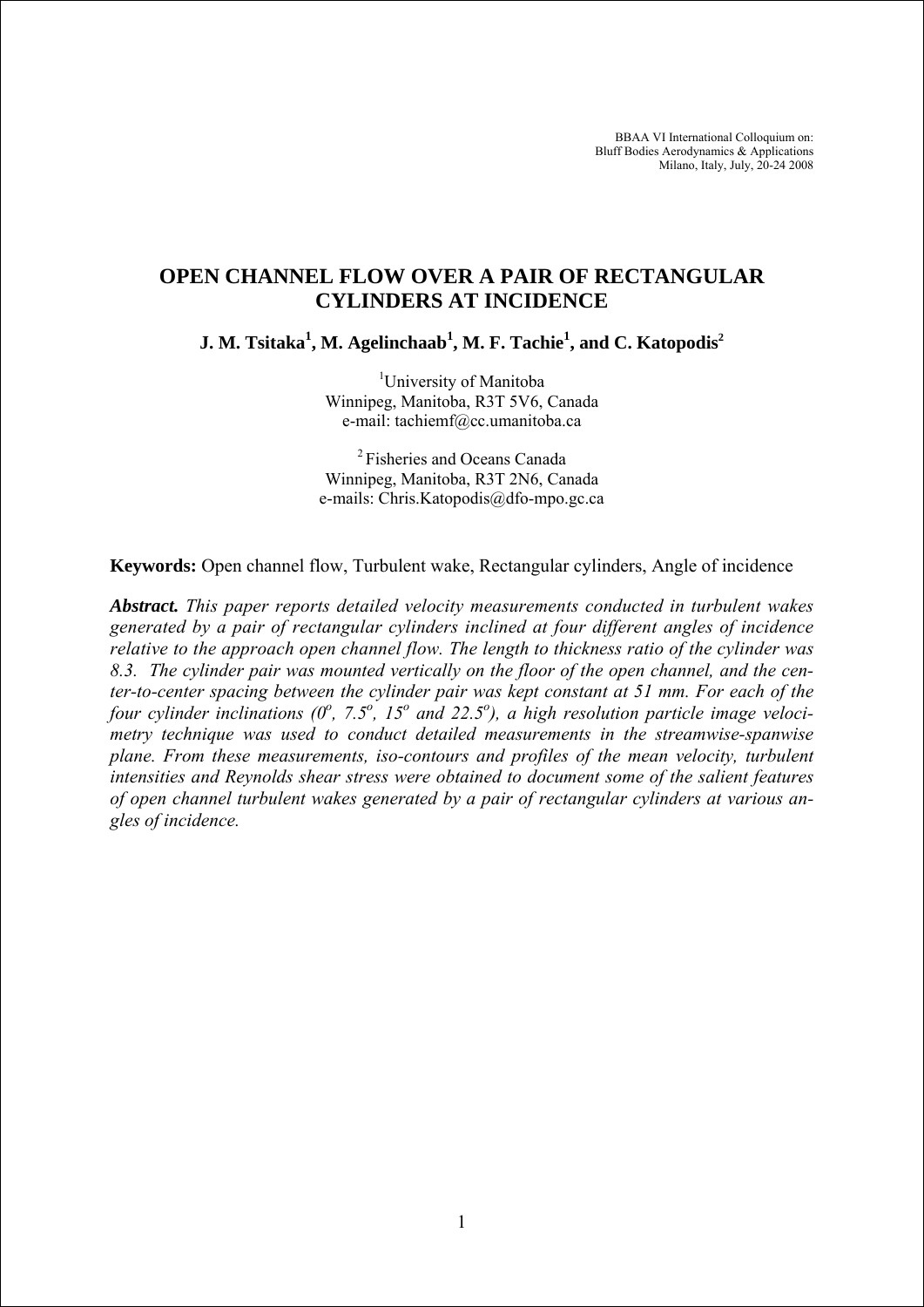### **1 INTRODUCTION**

Fluid flows around cylinders are encountered in diverse engineering applications including flow around tall buildings, bridges, offshore rigs, trashracks for hydraulic turbines, cooling towers and heat exchangers. For these reasons, numerous studies have been conducted to understand the characteristics of turbulent wake generated by circular and rectangular cylinders. Excellent reviews of fluid flows around rectangular cylinders can be found in Matsumoto [1] and Knisley [2]. The vast majority of prior experimental studies were conducted around single rectangular cylinders at zero angle of incidence [3, 4]. For example, Nakagawa et al [3] studied the near-wake region of rectangular cylinders of varying aspect ratio (i.e. ratio of the cylinder length in the flow direction, *L*, to its thickness, *D*) in a channel flow. The aspect ratio was varied from  $L/D = 0.5$  to 3, and a laser Doppler velocimetry (LDV) was used to conduct the velocity measurements. It was observed that, for each cylinder configuration, the flow separated close to the leading. However, the subsequent evolution of the wake flow depends strongly on *L*/*D*. The characteristics of turbulent wake of a rectangular cylinder (with  $L/D = 9$ ) in an open channel were studied by Agelinchaab et al [4]. Velocity measurements were made using particle image velocimetry (PIV) technique to investigate the effects of the free water surface and plane solid wall on the structure and evolution of the wake. A number of wind tunnel studies have also been conducted to understand the characteristics of turbulent flow past rectangular cylinders at different inclinations [1, 5]. Matsumoto et al [1] used hotwire and spectral density analyzer to determine vibration amplitudes and Strouhal numbers of a rectangular cylinder with  $L/D = 2$  at various angles of incidence ( $0^{\circ} \le \delta \le 90^{\circ}$ ). Pal [5] examined the effects of freestream turbulence levels (0.40, 5.23 and 7.23%) on the characteristics of a turbulent wake developed from the trailing edges of a flat plate. The aspect ratio of the plate was  $L/D = 62.5$  and the measurements were conducted at the following angles of incidence:  $\delta = -3^{\circ}$ ,  $0^{\circ}$ ,  $6^{\circ}$ . It was found that the wake centerline velocity recovered faster with increasing freestream turbulence. More recently, Dutta et al [6] used hotwire to document the salient features of the wake downstream of a square cylinder at various angles of incidence ( $0^{\circ} \le \delta \le 60^{\circ}$ ) to the approach flow. Their results showed that the velocity fluctuations decay in the downstream direction. The slowest decay rate was observed at  $\delta = 45^{\circ}$ . Oudhensden et al [7] used a combination of PIV and proper orthogonal decomposition data post-processing techniques to investigate the effect of incidence angles ( $\delta = 0^{\circ}$  to 15°) on the coherent structures in the near wake region.

Although, turbulent flows around and downstream of a single cylinder have been studied extensively, the characteristics of flow around a pair of identical rectangular cylinders at incidence to an approach open channel flow have not been studied in detail. Therefore, the goal of the present work is to document some of the salient features of turbulent wake generated by a pair of identical rectangular cylinders at various inclinations to an approach open channel flow. The results will provide a better physical understanding of turbulent flows of engineering importance, and benchmark datasets that will be invaluable for validating numerical modelling.

## **2 EXPERIMENTAL SET-UP AND MEASUREMENT PROCEDURE**

The experiments were performed in a re-circulating open channel having a test section that was 2500 mm long, 200 mm wide and 200 mm deep. A provisional test section made from 6 mm thick acrylic plate was inserted into the main channel to hold the cylinder in place. The insert was 2500 mm long, 184 mm wide and 190 mm deep, and its base was tightly screwed onto the floor of the main channel. The cylinders consist of transparent acrylic plates of nominal thickness,  $D = 12$  mm and length,  $L = 100$  mm. The cylinder height was  $H = 190$ and the centre-to-centre spacing between the cylinders was  $b = 51$  mm. The experiments were performed for the following four angles of incidence relative to the approach flow:  $\delta = 0^{\circ}$ , 7.5°, 15.0°, and 22.5°, where  $\delta = 0$ ° refers to when the cylinder was aligned with the approach flow direction. The approach freestream velocity and depth of flow was maintained at  $U_e$  =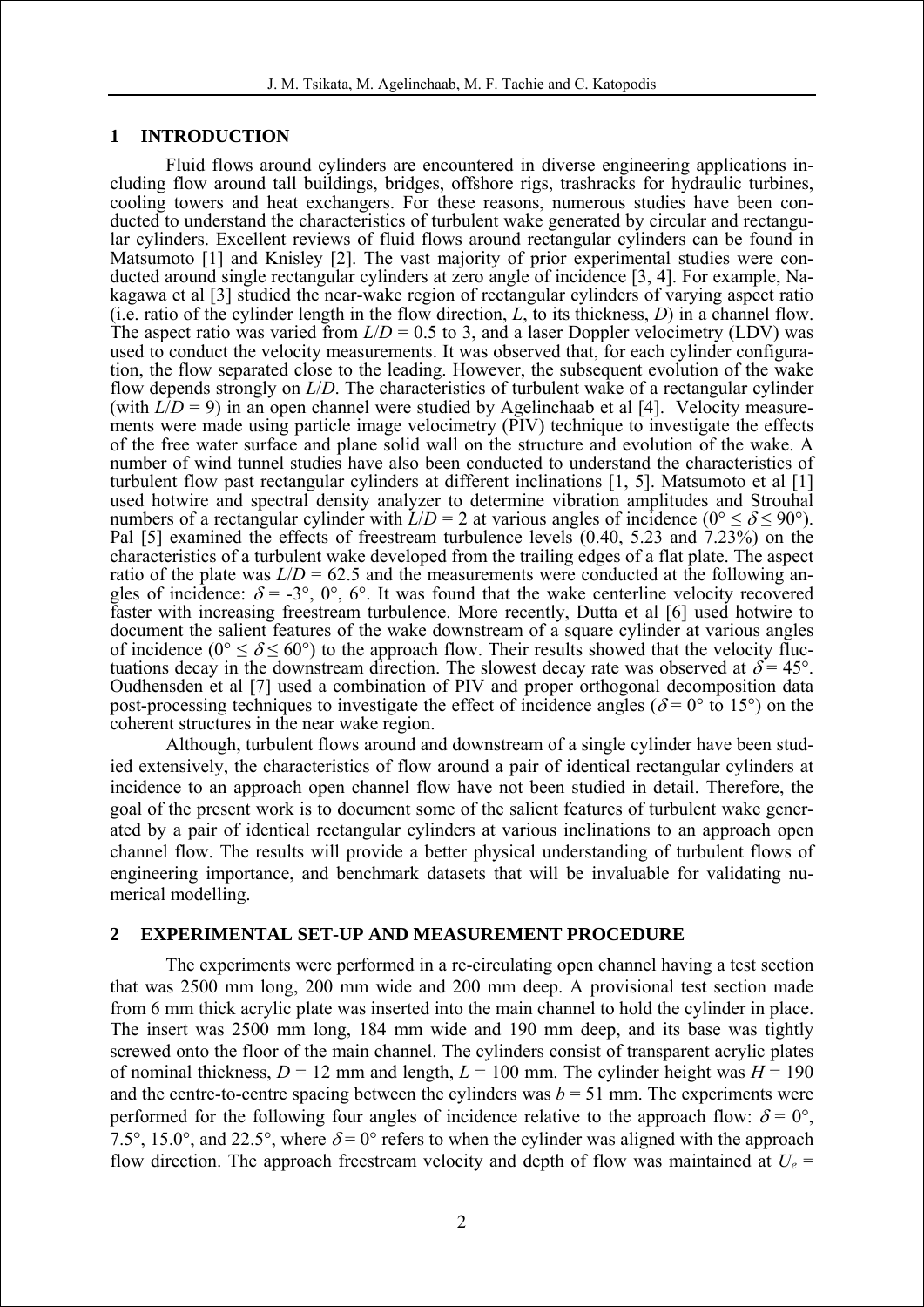0.385 m/s and *h* = 140 mm, respectively. Figure 1 shows a schematic diagram of the top and side views of the inserted test section. It also defines some of the flow nomenclature and the Cartesian coordinates system used. Figure 1b shows sketches of the mean velocity profile of the approach boundary layer as well as profiles upstream, within and downstream of the cylinder pair in the *x-z* plane. As shown, *x*, *y* and *z* are, respectively, in the streamwise, wallnormal and spanwise directions;  $x = 0$  at the trailing edges of the cylinders,  $y = 0$  at the channel floor,  $z = 0$  at the channel mid-span.



The PIV technique was used to conduct the velocity measurements. The flow was seeded with 5  $\mu$ m polyamide seeding particles whose specific gravity was 1.03. An Nd-YAG, 120 mJ/pulse laser of 532 nm wavelength was used to illuminate the flow field. The laser sheet was located at the mid-depth of flow (i.e., at a distance  $y = 70$  mm above the channel floor) and spanned the *x*-*z* plane. A 12-bit high-resolution digital camera (Dantec Dynamic HiSense 4M camera) that uses a CCD with 2048 pixels  $\times$  2048 pixels and has a 7.4 *μ*m pixel pitch was used to image the flow field. In order to achieve adequate spatial resolution around the cylinders, it was necessary to image the cylinder pair with two different fields of view. The measurements were made at a field of view of 82 mm  $\times$  82 mm. The instantaneous images were processed using the adaptive correlation option of FlowManager developed by Dantec Dynamics Inc. A three-point Gaussian curve fit was used to determine particle displacement with sub-pixel accuracy. An interrogation area of  $32 \times 16$  pixels with 50% overlap was employed. This resulted in a spatial resolution of 0.64 mm × 0.32 mm. The particle image diameter was  $d_p = 2.1$  pixels, a value that is very close to the recommended optimum value of  $d_p \approx 2$  pixels required to minimize peak locking [8]. In fact, the histograms of the instantaneous images show no evidence of peak locking. The mean velocity and turbulent statistics reported subsequently were calculated using 1500 instantaneous image pairs.

Uncertainty analysis was made following the AIAA standard derived and explained by Coleman and Steele [9]. Detailed analyses of bias and precision errors inherent in the PIV technique are available in Prasad et al [10] and Forliti et al [11]. On the basis of the size of interrogation area and curve fitting algorithm used to calculate the instantaneous vector maps, and the large number of instantaneous images used to calculate the mean velocity and turbulent statistics, the uncertainty in the mean velocities at 95% confidence level was estimated to be  $\pm 2\%$ . The uncertainties in turbulent intensities and Reynolds shear stress are estimated to be  $\pm 6\%$  and  $\pm 10\%$  of the peak values. Close to the rectangular cylinders, uncertainties in mean velocities and Reynolds stress are estimated to be ±2.5% and ±12.5%, respectively.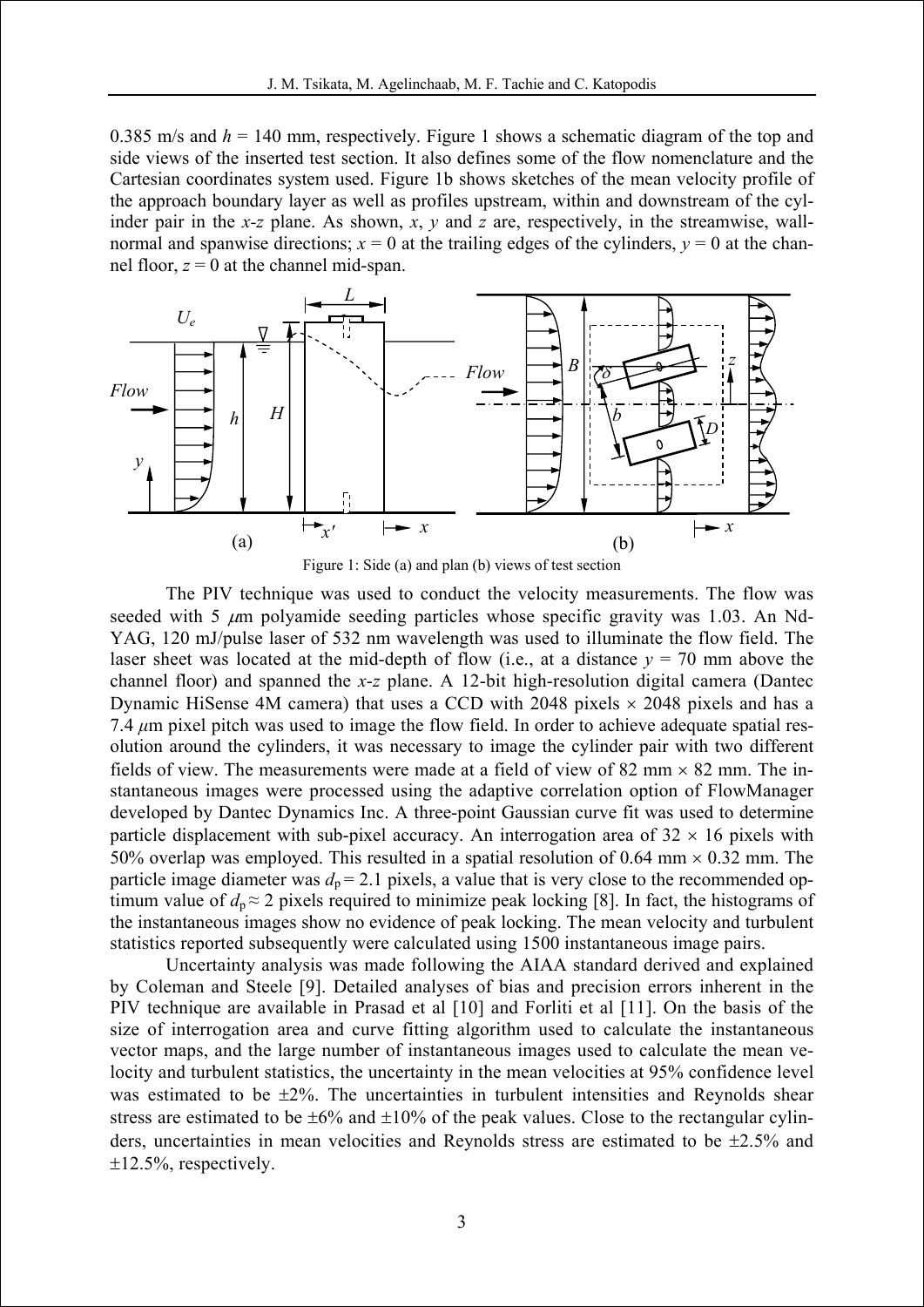### **3 RESULTS AND DISCUSSION**

#### **3.1 Flow Qualification**

Velocity measurements were obtained at *x/D* = -35 (i.e., upstream of the cylinders) to characterize the approach open channel flow. As stated earlier, the approach freestream velocity and depth of flow were maintained at  $U_e = 0.385$  m/s and  $h = 140$  mm, respectively. The corresponding Reynolds number based on the approach velocity and depth of flow  $(Re_h = U_e h/v)$ was 53900 while the Froude number  $(F = U_e/[gh]^{0.5})$  was 0.33. The approach flow was, therefore, in turbulent and sub-critical regimes. The Reynolds number based on the approach velocity and cylinder thickness  $(Re_D = U_e D/v)$  was 4620.

The mean streamwise velocity distributions and turbulent intensity of the approach flow are shown in Fig. 2. The profiles are as expected for an open channel flow. The background turbulence level close to the free surface was  $u/U_e = 0.07$ , which is an order of magnitude higher than typical values reported in wind tunnel experiments. Figure 2c shows the dip in the free surface close to the cylinder pair (relative to the undisturbed free surface). It was observed that the approach flow was substantially distorted by the presence of the cylinder pair, and the degree of distortion increased with inclination. The dips generally increase and extend over wider distance as the cylinder inclination was increased. As noted earlier, arrays of rectangular bars/cylinders are used to construct trashracks that are installed at inlets of hydraulic turbines to prevent debris from entering and damaging the turbine components. They are also used to prevent fish of certain sizes from being entrained into the turbines. From fish perspective, inclined cylinders are desirable because they would reduce the potential of fish entrainment in comparison to aligned cylinders. However, the results presented in Fig. 2c imply that head losses across inclined cylinders would increase with cylinder inclination, an undesirable outcome for hydro companies. This is consistent with higher effective sectional blockage associated with inclined cylinders.



Figure 2: Mean velocity distribution (a), streamwise turbulent intensity (b), and dip in the free surface close to the cylinders, (c). Symbols in (c):  $\delta = 0.0^{\circ}$  ( $\star$ ), 7.5° ( $\bullet$ ), 15.0° ( $\Delta$ ), 22.5° ( $\Box$ ).

#### **3.2 Mean streamlines and iso-contours of mean velocity and Reynolds shear stress**

The iso-contours of dimensionless mean velocity and Reynolds shear stress at  $\delta = 0^{\circ}$  to 22.5° are shown in Figs. 3 and 4. The iso-contours were made dimensionless using the approach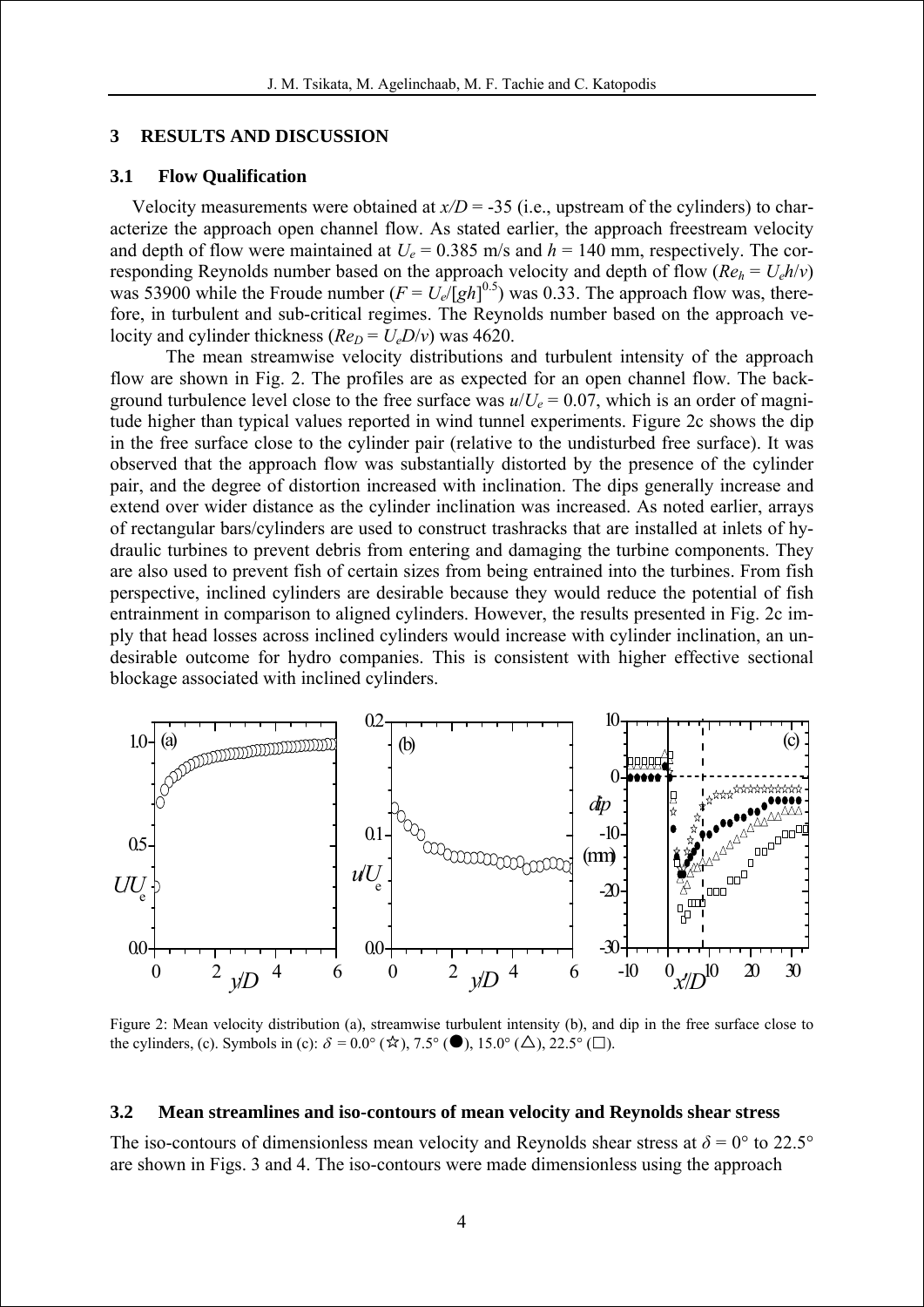J. M. Tsikata, M. Agelinchaab, M. F. Tachie and C. Katopodis



Fig. 3: Iso-contours of mean velocity ( $U^* = U/U_e$ ) for incidence angles of  $\delta = 0.0^{\circ}$  (a), 7.5° (b) 15.0° (c) 22.5° (d).

velocity (*Ue*). The corresponding mean streamlines are superimposed on each plot to reveal the mean flow pattern. As indicated earlier, two adjacent planes were used to image the flow field around the cylinders so as to achieve a high spatial resolution. These two planes are laid side by side in Figs. 3 and 4. An arrow  $\psi$  is used to indicate the point of contact of the two planes. The approximate locations of the cylinders are also shown in the figures. For all test cases, the flow separated near the forward corners of the cylinders; however, the shear layer and vortex formation depend strongly on cylinder inclination. The separated shear layer reattached on either side of the cylinders and produced shallow recirculation zones along the side of each cylinder. This observation is consistent with prior studies that, for single or arrays of rectangular cylinders with  $L/D \geq 3$ , the separated shear layer would reattach onto the cylinders. It should also be noted that as the cylinder inclination increased, the recirculation bubble on the leeward side of the cylinders increased while that formed at the windward side became less distinct and eventually disappeared. Note that the mean flow pattern between the inclined cylinders is skewed or asymmetric. Due to the higher effective sectional blockage associated with inclined cylinders, the (*U*/*Ue*)*max* between the inclined cylinder pair is significantly increased. Downstream of the aligned cylinders, a pair of well-defined symmetrical counter-rotating vortices is formed at the trailing edge of each cylinder. The size and strength of these vortices are similar. For  $\delta$  > 0°, the vortices downstream of the cylinders are less distinct and asymmetric. The more asymmetric nature of the flow pattern and recirculation bubbles around the cylinders at incidence would modify the pressure recovery. The implication of this to rectangular shaped structures at incidence is that they would produce asymmetric hydrodynamic loads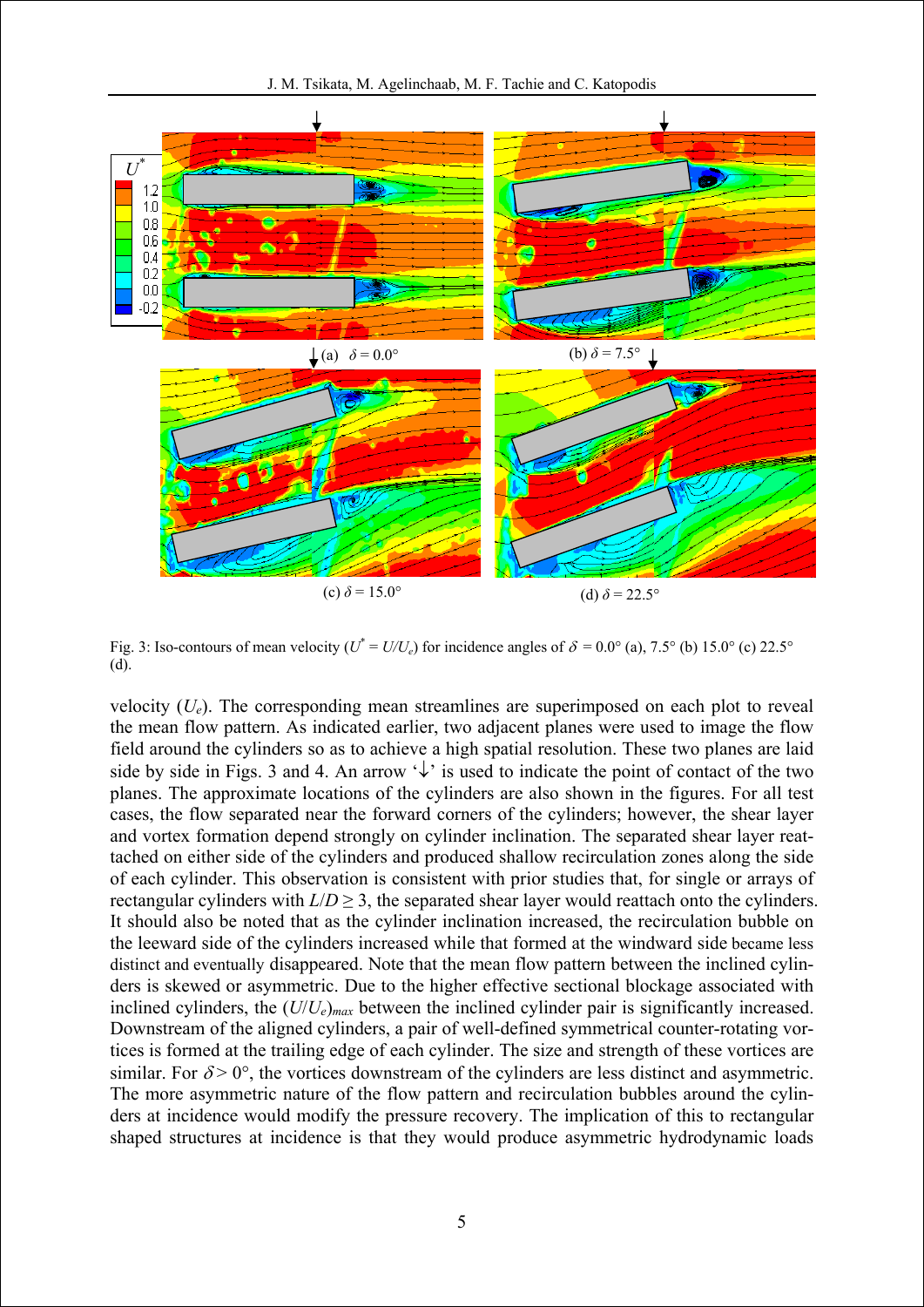that may lead to more severe vibration problems in comparison with aligned rectangular shaped structures.

The iso-contours of dimensionless Reynolds shear stress  $(-uw/U_e^2)$  are shown in Fig. 4. The plots show higher turbulence levels around the outer edge of the recirculation bubbles formed close to the cylinder leading edge and also within the downstream wake regions. The Reynolds shear stress produced by the inclined cylinders is asymmetric in accordance with the asymmetric mean velocity field observed in Figs. 3b, 3c and 3d. Moreover, the signs of the Reynolds shear stress on opposite sides of the wake axes are also different in accordance to the orientation of the mean shear layer. It is observed that cylinder inclination also increased the magnitude of the Reynolds shear stress substantially in comparison to the measured data for the aligned cylinders.



Fig. 4: Iso-contours of Reynolds shear stress  $(uw^* = -uw/U_e^2)$  for incidence angles of  $\delta = 0.0^{\circ}$  (a), 7.5° (b) 15.0° (c)  $22.5^{\circ}$  (d).

## **3.3 Mean velocities and turbulence quantities**

In this section, the profiles of the mean velocity and turbulent quantities are plotted to validate some of the qualitative observations made in the preceding section. The data are made dimensionless using the approach velocity, *Ue*. In the plots, appropriate intermediate data points are skipped to decrease data congestion.

## **3.3.1. Mean velocities and turbulence intensities along the wake**

Figure 5 shows the effects of incidence angles on the profiles of the mean velocity and turbulent quantities along the wake centerline of each of the cylinder pair. With reference to Fig. 1b, the cylinder at positive *z* is denoted as 'top' cylinder and that at negative *z* is denoted as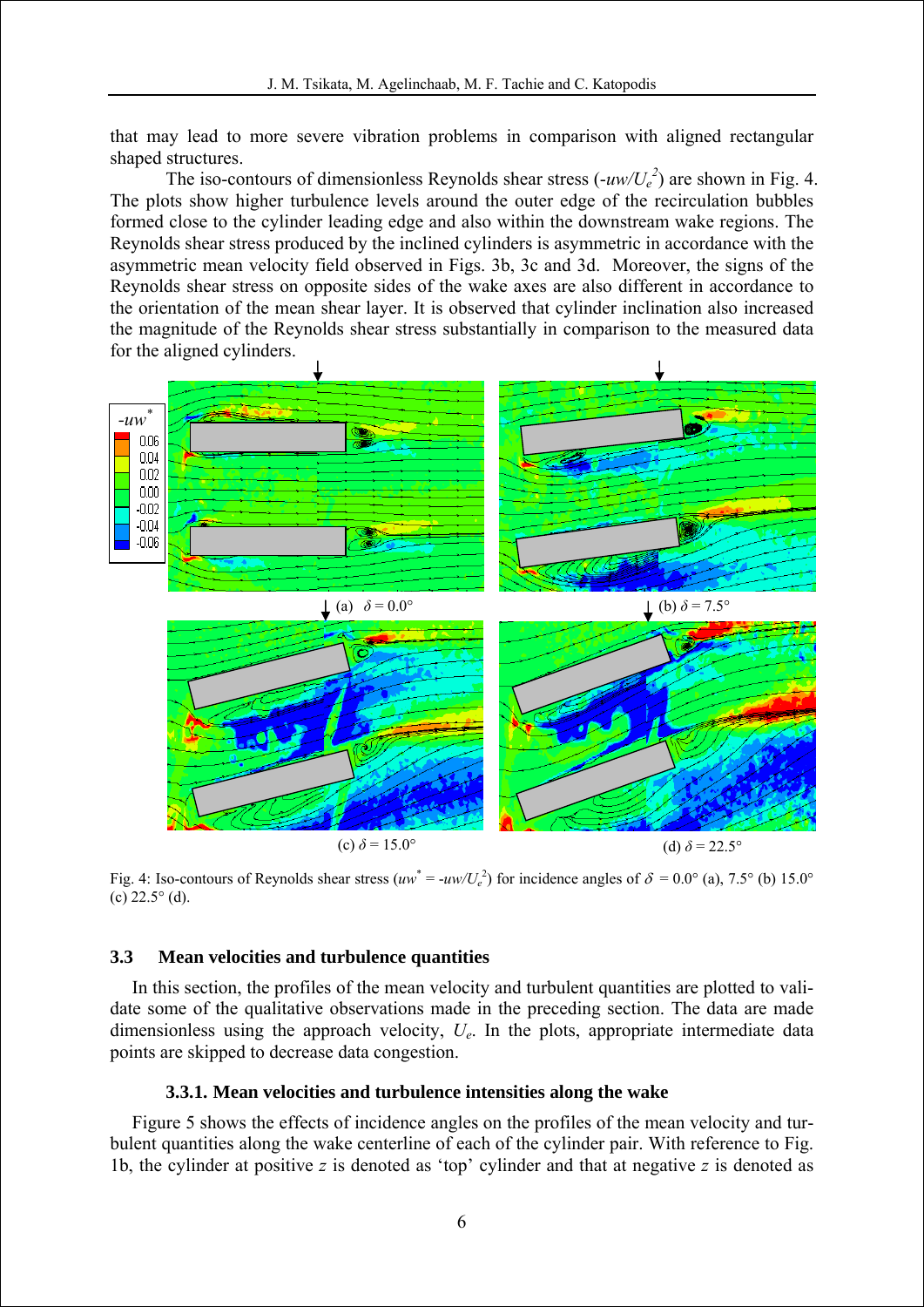'bottom' cylinder in the figure caption for Fig. 5. It should be noted that  $x = 0$  is located at the trailing edge of the cylinders. Furthermore, *x* is made dimensionless using the cylinder thickness ( $D = 12$  mm). At  $\delta = 0^{\circ}$ , the recirculation bubble length ( $l_r$ ) of the top cylinder and the bottom cylinder are similar  $(l_r/D \approx 1.50)$ . Here,  $l_r$  is defined as the distance between the trailing edge ( $x = 0$ ) and the *x*-location where  $U/U_e = 0$ , downstream of the cylinder. As  $\delta$  increases, *l*r values for both the top and bottom cylinders decrease. However, the *l*r value for the bottom cylinder decreases at such a faster rate that at  $\delta = 22.5^{\circ}$ ,  $l_r/D \approx 0.20$ . Meanwhile, the *l<sub>r</sub>*/*D* value for the top cylinder is 1.10. For the aligned cylinder pair ( $\delta = 0^{\circ}$ ), the recovery of the mean velocity towards its upstream value  $(U/U_e = 1)$  occurs at the same rate for the top and bottom cylinders, but  $(U/U_e)_{max}$  is less than unity. At  $\delta = 22.5^{\circ}$ , the values of  $U/U_e$  downstream of the top cylinder increases very rapidly, and  $(U/U_e)_{max}$  exceeds unity. However, the recovery of the mean velocity for the bottom cylinder is very slow, as a result,  $(U/U_e)_{max}$  is less than unity. The variations of the streamwise turbulent intensity and Reynolds shear stress with  $\delta$  are shown in Figs. 5b and 5, respectively. In general, the peak values increase with  $\delta$ but the profile downstream of the 'top' cylinder is significantly higher than the corresponding profile downstream of the 'bottom' cylinder. The magnitude of the Reynolds shear stress is relatively higher for inclined cylinders than for aligned cylinders.



Fig. 5: Streamwise mean velocity distribution (a), turbulent intensity (b), and Reynolds shear stress along the wake axis for  $\delta = 0.0^{\circ}$  and 22.5°. Symbols: top cylinder (as in Figs. 3 and 4)  $\delta = 0.0^{\circ}$  (O), 22.5° ( $\Delta$ ); bottom cylinder (as in Figs. 3 and 4)  $\delta = 0.0^{\circ}$  ( $\bullet$ ), 22.5° ( $\bullet$ ).

#### **3.3.2. Mean velocity and turbulence intensities across wake**

The profiles of streamwise mean velocity, turbulent intensities and Reynolds shear stress across the wakes at selected sreamwise locations  $(x/D = 2.5, 5.0, 7.5, 0.0)$  are shown in Fig.6. In these plots, the spanwise distance (*z*) is normalized by the centre-centre spacing between the cylinder pairs ( $b = 51$  mm). It should be noted that the profiles are staggered on the horizontal axis. At  $\delta = 0^{\circ}$ , the mean velocity and turbulence intensity profiles are nearly symmetrical about the mid-plane between the cylinder pair  $(z = 0)$ . As  $\delta$  increases, the magnitude of the dimensionless mean velocity  $(U/U_e)$ , turbulent intensities  $(u/U_e)$  and  $W/U_e$  and Reynolds shear stress  $(-uw/U_e^2)$  also increases. Moreover, the profiles of the mean velocity, turbulent intensities and Reynolds shear stress downstream of the inclined cylinders are asymmetric. At  $\delta = 0^{\circ}$ , the profiles for the Reynolds shear stress are anti-symmetric.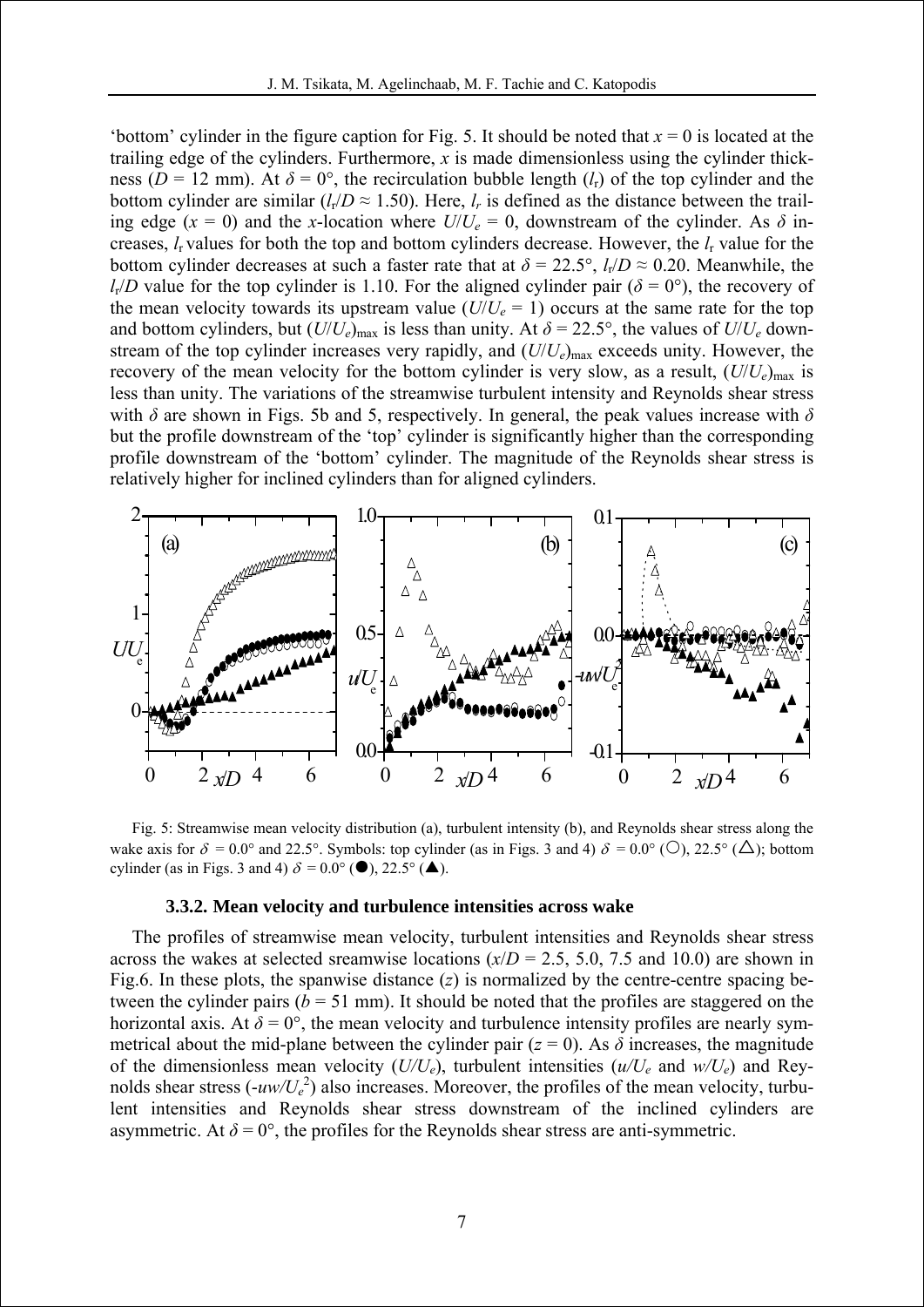

Fig. 6: Mean velocity and turbulent quantities at selected,  $x^* = x/D$ , locations (a) mean velocity, (b) streamwise, (c) spanwise turbulent intensities, and (d) Reynolds shear stress. Symbols:  $\delta = 0.0^{\circ}$  ( $\star$ ), 7.5° ( $\bullet$ ), 15.0° ( $\Delta$ ), and 22.5° ( $\square$ ). All  $x^*$  locations correspond to those in (a).